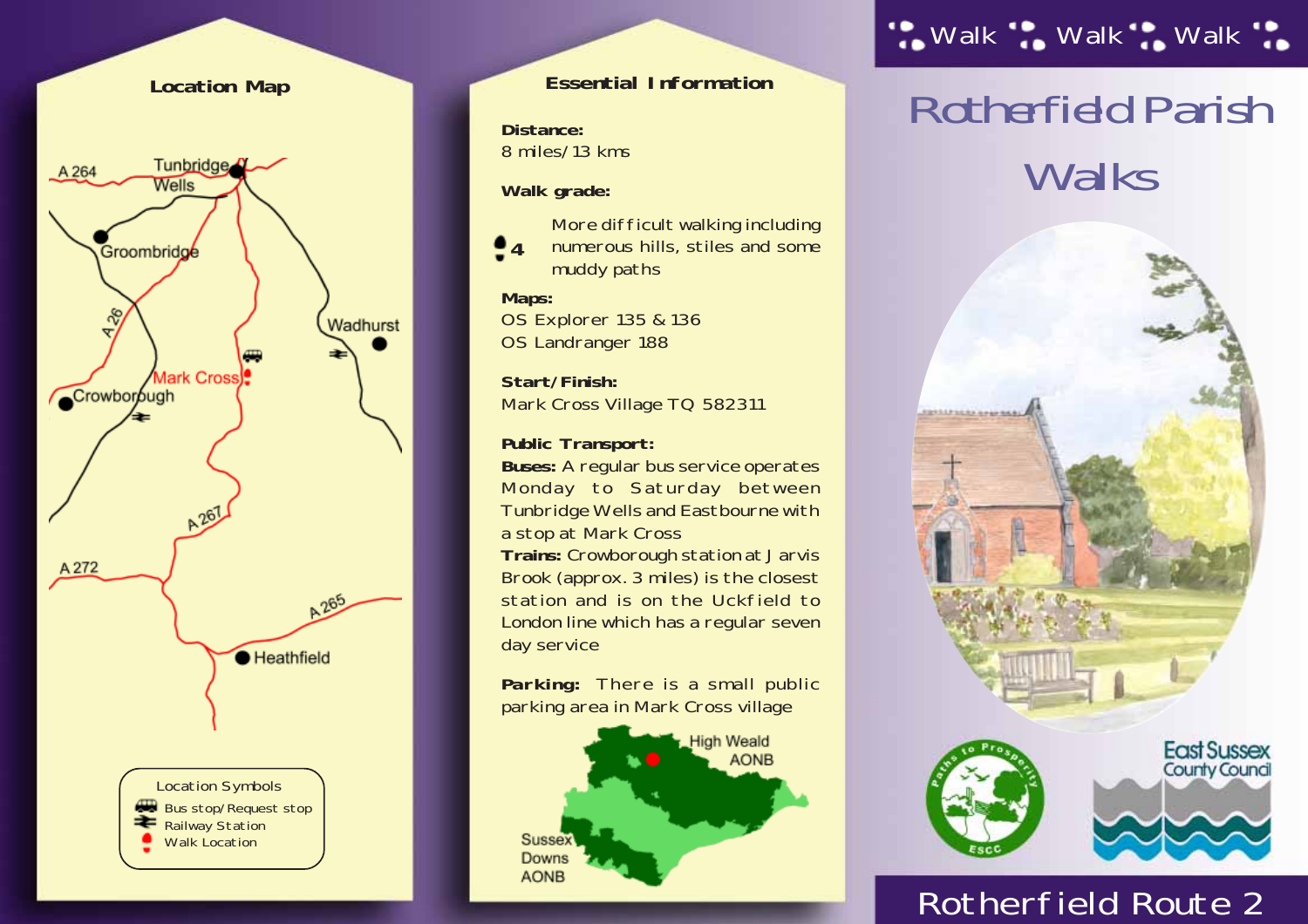#### *Paths to Prosperity Paths to Prosperity*

East Sussex is a welcome haven for walkers in the busy south-east of England, with over two thirds of the County covered by the High Weald and Sussex Downs Areas of Outstanding Natural Beauty.

There is also a wealth of picturesque villages, country houses and parkland hidden within its rolling landscape, waiting to be discovered.

Please come and enjoy the unique splendours of our countryside, but please also support the local businesses that help make the countryside the vibrant place that it is today.

#### The Countryside Code

- Be Safe plan ahead and follow any signs
- Leave gates and property as you find them
- Protect plants and animals, and take your litter home
- Keep dogs under close control
- Consider other people

*Refreshments and Local Services* (see map for location)

**Mark Cross Inn** Public House and Restaurant - 01892 852423 1

#### **Renhurst Farm Shop** Farm Shop and Butchers - 01892 852168  $(2)$

**Bayham Pine** Handmade Pine Furniture - Rotherhurst Lane, Rotherfield, 01892 583963  $\left(3\right)$ 

#### **Davenport Vineyards** Vineyard and Winery - Castle Hill, Rotherfield, 01892 852580 4

**Cuckoo Line Stores** Post Office & Convenience Store - 01892 852516 5

#### **The Boar's Head Inn** Public House and Restaurant - Boars Head, Nr Crowborough, 01892 652412 6

We hope that you enjoy the walk in this leaflet, which is one of a series produced by East Sussex County Council.

Copies of the leaflets for other walks in the series are available from Tourist Information Centres and libraries or direct from East Sussex County Council, by contacting the Rights of Way Team:-

**By phone on:-** 01273 482250 / 482354 / 482324

#### **By post at:-**

Transport and Environment Department County Hall St. Anne's Crescent Lewes BN7 1UE

**By e-mail at:** rightsofway@eastsussex.gov.uk

**By downloading from the website at:** www.eastsussex.gov.uk

If any problems are encountered on the walk please report them to the above contact points.

Please note that inclusion of business details in this leaflet does not constitute an endorsement of the business by East Sussex County Council or its agents.

Printed on elemental chlorine-free paper using wood pulp obtained from sustainable forests.

The information contained in this leaflet was correct at the time of printing (March 2005)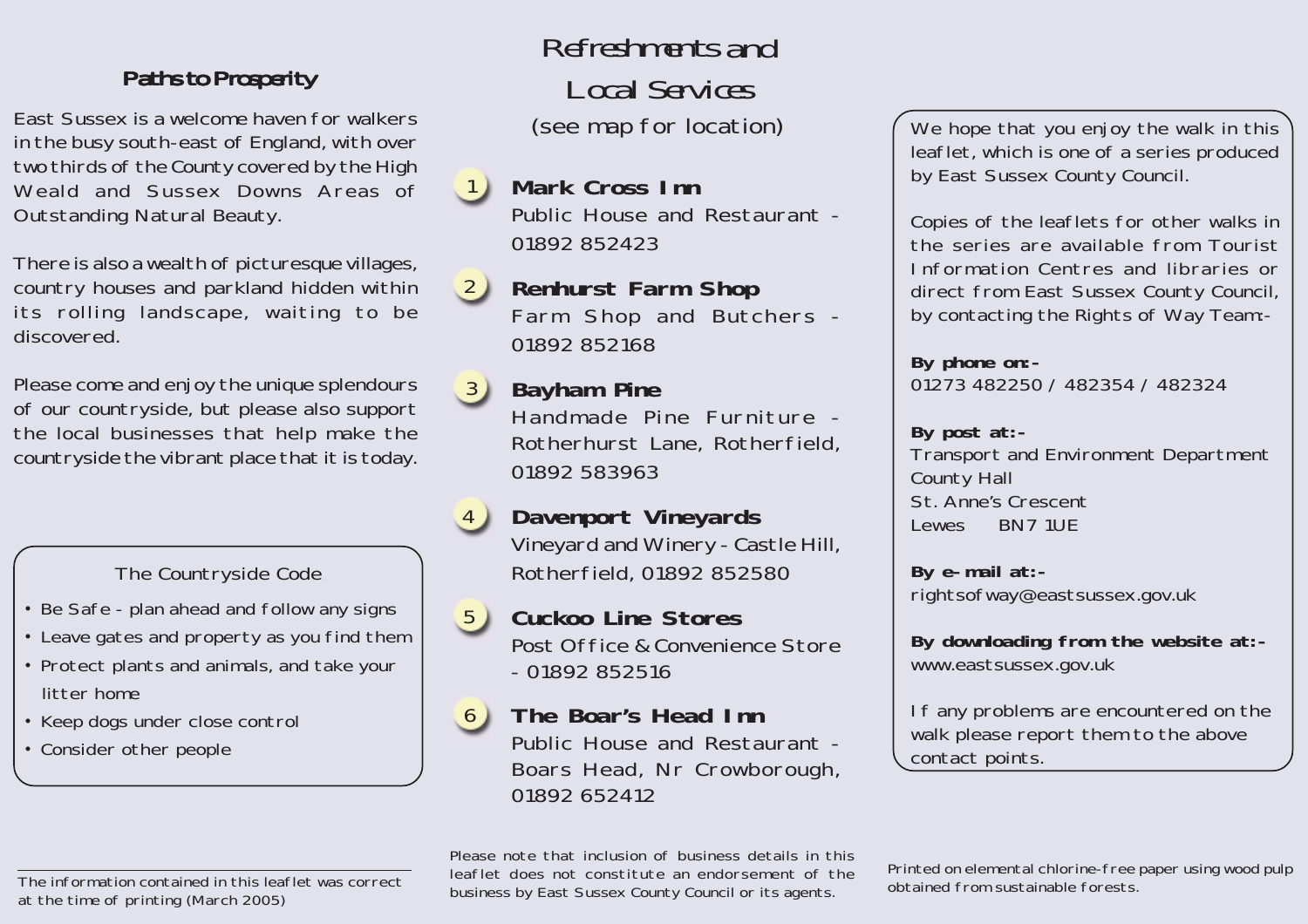# *Rotherfield Route 2*





View along the walk